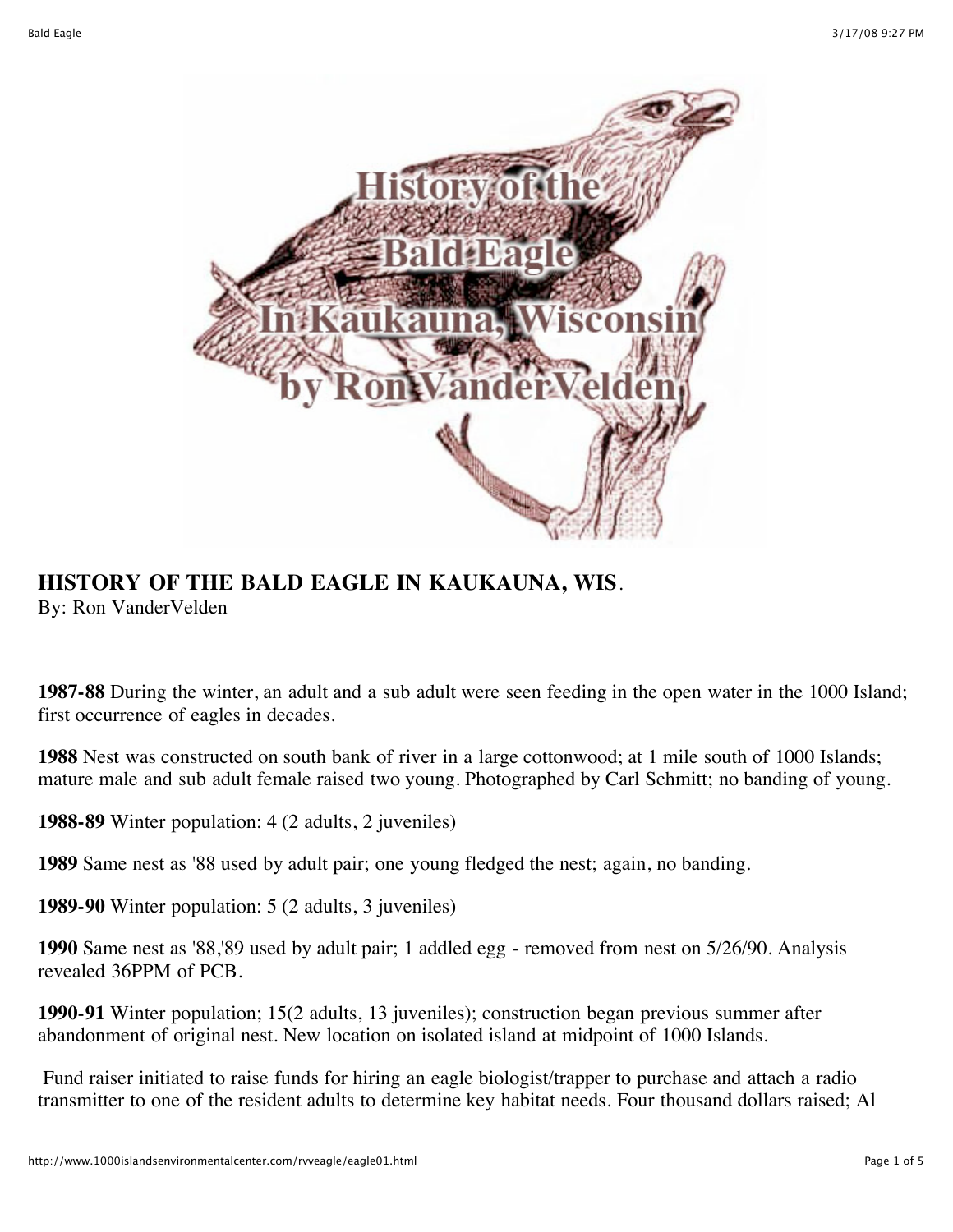Bath from Northern Michigan University was hired from Feb 5 to 30 April, 1991. Trapping attempt was unsuccessful; the countless hours of observation resulted in Al's Management Plan which identified the most important features and feeding sites within the known habitat.

**1991** March 13 Egg laid at new nest site; male in an incubating posture. April 24 First evidence of hatching; daily monitoring by Al Bath confirms an incubation of 42 days. This is a new U.S. record, topping the 36 day record known to Dr. Al Harmata. Effects of PCB are suspected since terns on the shores of Green Bay also experience delayed hatching. June 8 Three young banded in the nest, 2 male, 1 female, each at 47 days old. Weight:3.5-4.5 kilograms. Blood samples from 2 young were drawn. Nest dimensions: 57" x 41" deep. July 13 All young fledged. October 20 All 5 (2 adults and 3 juveniles) feeding; nest #2 blown down, probably in September. Hiked in to nesting tree; adults came in close, screaming.

**1992** January 8 Both adults rebuilding nest in same tree. Maximum winter population is 9: 2 adults, 1 sub adult, 6 juveniles. March 14 Female appears to be pseudo incubating; when male arrives, female leaves; male not incubating. April 26 Both adults feeding at least 2 young; day 40 of incubation. May 30 Three young banded - all female; USFW band #'s 46-48; colored bands (black) 2LC, 2LD, 2LF; weight 3580-3660 grams. Nest is at 71' off the ground, measuring 56"x46"x34". Blood samples taken to measure toxics and to initiate DNA blueprinting. July 14 All 3 young fledged; nest rapidly deteriorating.

**1993** January 2 Winter population: 14 - 2 adults, 2 subadults, 10 juveniles. March 20 Female in incubation posture; "rocks" on nest when setting down. March 21 Male incubating; female flies in at 50' away; copulation and female to nest to incubate. April 28 Intense interest by both adults on eggs - hatching?? May 2 Feeding of one young confirmed; rocking by both adults seems to indicate more eggs possible. May 17 At least two young - first time observed that young were left unattended. June 10 Three young banded - 2 males, one female; triplets are rare (only 4% of nests nationally). The Kaukauna nest is the first in the state of Wis. to produce triplets from the same nest three years in a row. USFW band numbers 62938221,222 and 223. Female - 37 days old, weighed 4.2 kilograms. Males - 40 and 42 days old. Nest - 73" off ground, measuring 51"x48"x28" deep. Tree circum. - 125". Blood samples, prey remains and a primary #8 from left wing of female collected. December 11 Population at roost: 25-6 adults, one of which had a lavender colored band with a "V" inscribed. December 26 Population - 29; Juvenile banded at the nest last spring found dead of electrocution at Thilmany Co. 1994 January 17 Adult (most likely the resident female) was observed catching a fish that was too large; it was pulled into the water and under an ice shelf in the current. February 2 Winter count - 41!! I observed 29 all at the roost at one time - many of all age classes. March 3 Continual nest building started today by an adult male and a subadult female. Due to late nest building and different female, it is likely the mortality in January was the resident female. Report of an active nest on land by Little Lake Butte Des Mortes owned by Schultz Concrete. April 3 Female in incubating posture; male flew to edge, copulation, and then female rocked and incubated. May 10 Egg appears hatched; female sits higher on nest. Male makes frequent stick runs. June 15 One young - male; 3.05 kilograms. Band #629- 364 15; Black Band-4GV 36 days old - 8th primary 123 mm long. Nest 72' off the ground, measur- ing 42"x54"x39" deep. Blood samples and prey remains (carp, duckling, teal posterior) collected. 1995

**January 2** Winter population - 14 at roost; secondary roost site located just north of Alicia Park in Appleton on land owned by Dr. Kagan (6 -8 birds). February 15 Nest building by both adults, seems to be the original male and the female of last season, identified by the sooty marks on the back of her head. Frequent copulation. March 13 First occurrence of male incubation; continual incubation by both adults. April 14 Female incubation high on the nest; seemed to feed a young (first time observed) - continual incubation.

**May 2** At least 2 young confirmed; first time young were left unattended - for 2 minutes. June 1 Triplets!!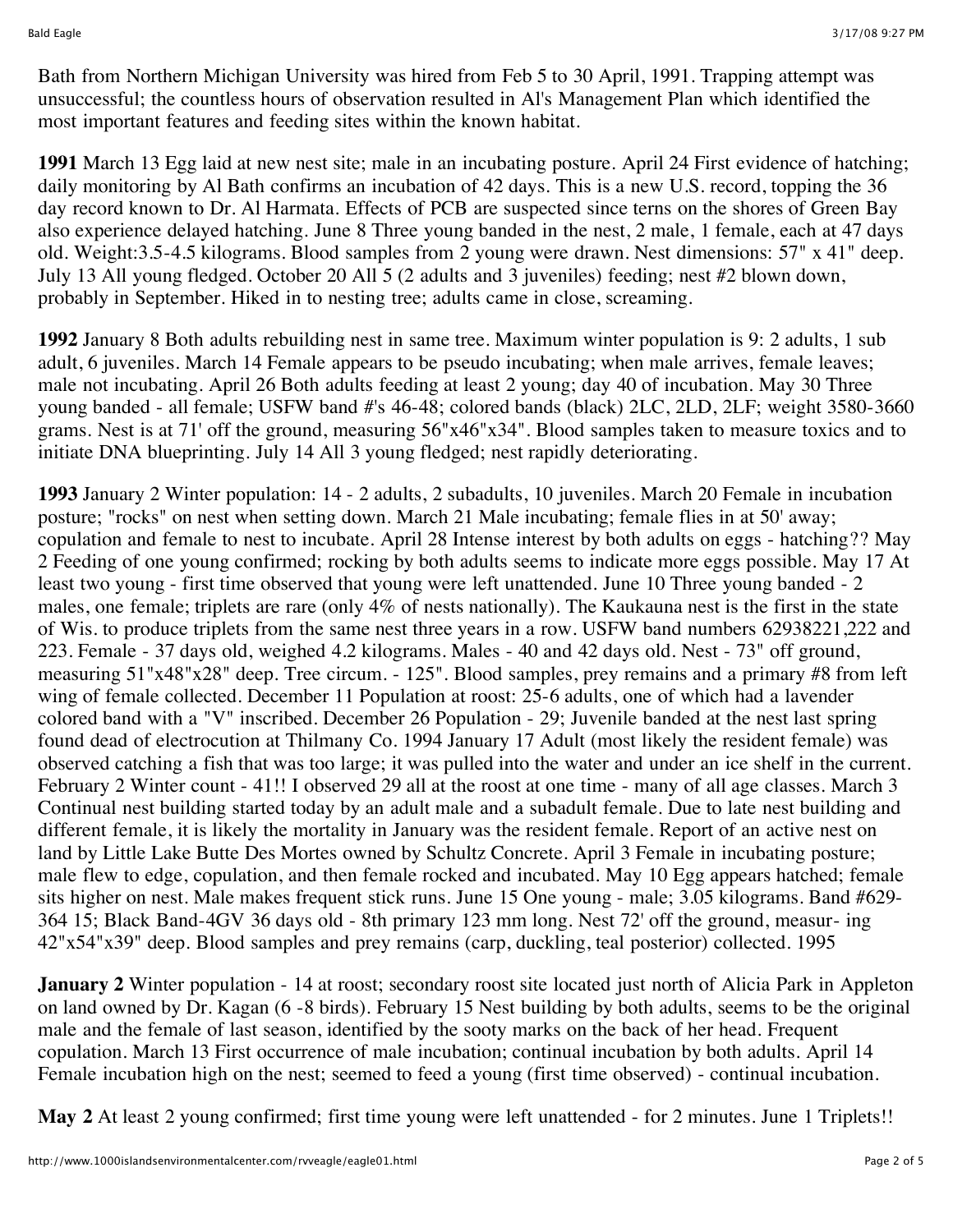sex USFW band # weight (kg) age (days) m 62936435 3.65 49 m 62936436 n.a. 44 f 62936437 n.a. 48 Nest size and height approximately the same as last year. Prey remains included carp, bullhead and duck feathers (found in pellet). Participants included Fud (Dave Evans), Mike Meyer - DNR, Cheryl Dyckstrom (?) USFW, Ed Culhane - Post Crescent, Travis Booms - former student, and Ron VanderVelden - KHS. Note: Water rose very rapidly while by nest - notification should be given to KPD, KEW, and US Corps of Eng. prior to future research at the #2 site.

**1996 January 12** First sign of nest building; male carrying corn stalk to nest. Winter count: at 12. Numbers seem to be much lower this season but is probably due to other roost areas being established, most notably in Jefferson Park in Menasha where 20 eagles roost each evening. First sign of aerial courtship display by one adult and one subadult. March 3 First sign of incubation. One at the nest. False incubation?? March 4 Incubation continues. Rocking motion when repositioning. March 10 Continued incubation by both parents. Male on the nest. April 8 Close attention being paid to egg(s) while incubating and the adult seems to be sitting higher in the nest. Pipping and/or hatching? May 1 Two chicks observed with a possible third; adults both soaring - first time observed that both were away from the nest at the same time. May 29 Banding of the young; 1 male - 8.14 lbs. #629-4046; age - @45 days; 1 female - 10.34 lbs. #629-4045; age - @50 days. Both in excellent condition. Blood samples taken for PCB/toxics analysis and DNA mapping. Nest size 47" wide x 60" long x 47" deep. Nesting sticks collected; feathers and prey remains. A pellet of probable gosling material found in the nest. Participants: Fud, the climber, Mike Meyer, DNR, Joyce Schubring, Kaukauna Times, Al Her, student KHS, Travis Booms, student UWSP, and author, Ron VanderVelden.

**July 15** Immature eagle with band #629-40405 found electrocuted at the lower hydro plant, within a few yards of previous electrocution. Female chick banded at the nest. Byron Goetsch of DNR removed carcass and a representative of the USFW contacted KEW about redesigning the tops of the power poles in that area. November 5 Adult pair at nest; male mounted female. Juvenile(s) seen in area. December 23 Total of 14 mixture of adults, subadults and juveniles coming into roosting site; different location from past years, now located directly south of TPP Admin. Building. Seems more secluded than original roost, just west of nesting tree. December 26 18 individuals entering the "new" roosting site at sunset.

**1997 February 23** Nest building activity for past two weeks; @ 10-12" added to original nest. Both male and female bring in sticks, though the male carries in 3-4 times as many as the female. Much squabbling about positioning of each stick. Fewer nonresident eagles in the past month. March 3 Adult incubating pseudoincubation? 6 nonresident eagles of various ages. Frequent aerial courtship displays. March 6 Continuous incubation; probable hatching date - April 5th. April 7 Both parents incubating, though much higher in the nest. April 17 First sighting of a chick - feeding time. Only one observed - seems to be at least one week old. Adult seemed interested in another portion of the nest. Other young? April 24 Both adults feeding from a small walleye. Two chicks observed!! One is noticeably larger than the other; possible third one?? April 26 Three chicks!! Both parents feeding three young, various sizes. April 27 Copulation on branch near nest; parents now spend time away from nest. May 4 Only two chicks observed; the three observed on April 27 was definite. May 16 Chicks have their primaries; only two observed. May 31 Two young in Butte Des Mortes nest; not banded due to tree. May 31 Two young banded; Fud, Jim, Margaret, Mike Frost, Julie Jenkins and I. One male - #62940497; @47 days; 4.05 kg (8.91 lbs) One female -#62940498; @50 days; @ 9 lbs. Nest: 51x58x52" deep; circumf-128", 127" in '96; 76' off of the ground - 72" in '96; Prey remains: rabbit foot, bullhead, mallard feathers. No sign of sibling last observed on April 26. 1998 February 25 Winter population - 6; low number due to El Nino and warmth. Adult pair carrying sticks for weeks. Female on nest rearranging fine nesting materials. Pseudoincubating, no rocking when sitting.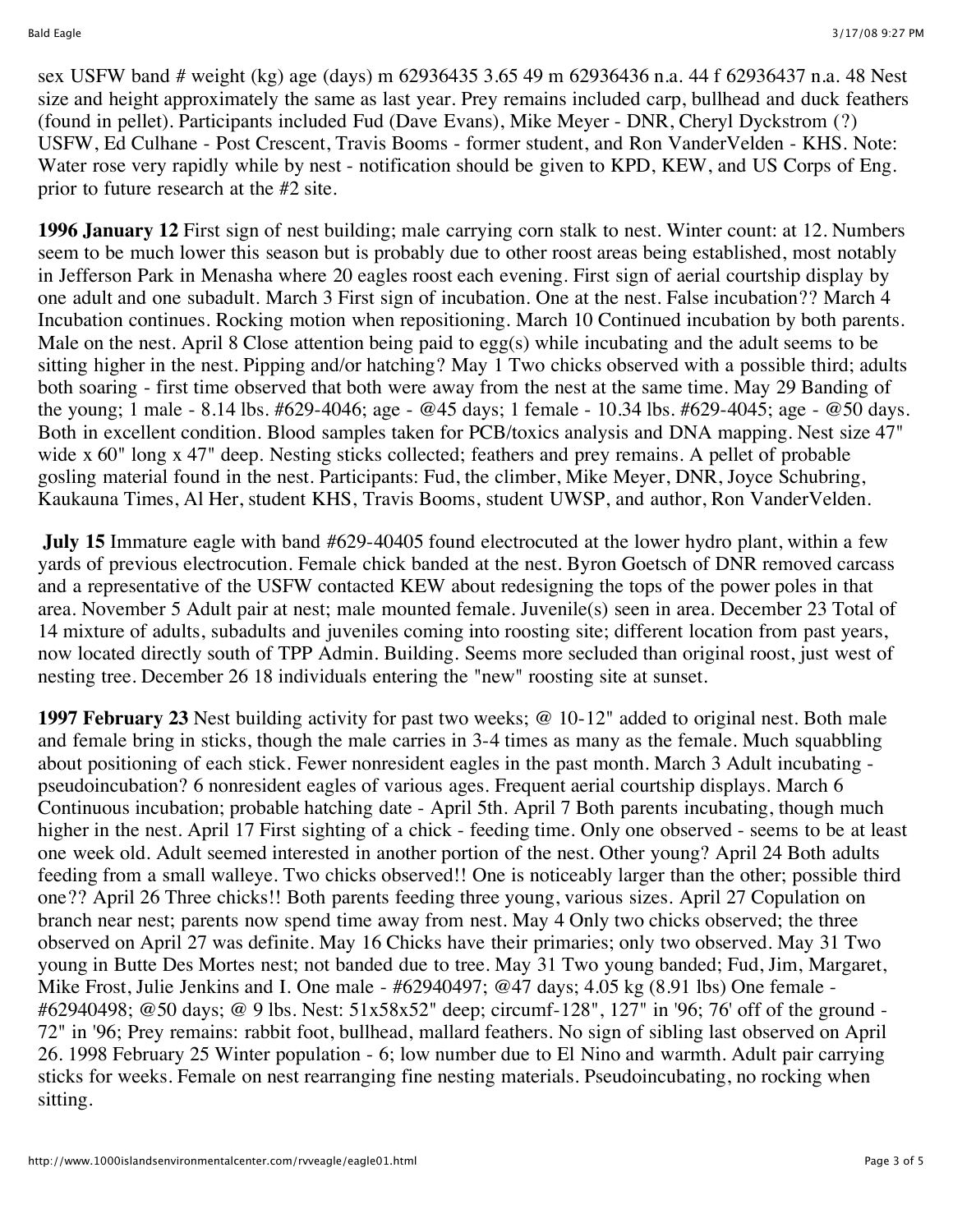**March 3** Female on nest in incubating posture; male arrived, female moved to nearby branch; male began incubating in two minutes, rocking movement as he sat.

**April 6** Adult sitting high in nest; much interest in egg(s); hatching? April 8 Both adults feeding down deep in nest. April 13 Male flew in with a fish; female ate and fed young; one chick observed. Female left nest, male gently incubated. April 22 Both adults on nest; three chicks observed. Marked differences in size. May 22 Triplets banded - all female. Band #'s - 77,78,79. Weights between 8-10 lbs. Tree height: 75'; Nest size - 70"x54"x48. Prey remains from nest: bullhead, duck, gosling carcass, pigeon, carp. Blood samples taken from young to determine contaminant levels and DNA mapping. Participants: Fud, Mike Meyer, Ken Stromberg, USFW, Tom Meyer, and author.

**1999 Jan 21** Adult pair observed carrying sticks and arranging nest. Mild beginning to winter, open water; reported by Kevin Hansen that there were eight perched near Hwy ZZ. Some activity around roosting site in the evening but little concentration. Feb 10 Adults arranging smaller nesting materials from cornfield off Cnty Z. Feb 23 Adult (gender?) incubating (pseudo?) on nest; copulation observed by Lee Hammen on Feb. 22 Feb 24 Adult left nest; no incubation March 1 Male incubating; female on nearby branch. Male incubating, left the nest, perched and called. Female assumed incubating posture, rocking as she sar. Male departed. April 4 Two chicks observed by staff of 1000 Island. April 15 Adult flew off nest; two young observed. Adult returned to four minutes to feed chicks. April 20 Adult observed feeding three chicks. May 25 Three very large young banded; two males and one female. Band #'s: 629-22361 - 22363. Weights: 3.7K, 4.1k, 4.8k. Nest-same size, greater depth. Blood taken and breast feathers removed for toxin analysis and DNA mapping. Little prey remains:, mourning dove feathers in nest and pellet made up mostly of waterfowl remains. Participants; Fud, Mike Meyer, Ken Stromberg, Marty Fernandez, (USFW), Lee Hammen, Dr. Tim Hansen, Frank (?) grad student and author.

**2000 January 21** Eight eagles observed, mainly concentrated around old quarry site; 3 adults, 5 juveniles. January 22 Twelve eagles observed throughout 1000 islands. February 2 Adult pair at nest; copulation observed. February 3 Nest building by both adults. February 22 Adult pair around nest most of time; nest building continues. 6 - 8" additional height to nest. Past Dates of Estimated Egg Laying and First Incubating '99 Mar 1 '98 Mar 3 '97 Mar 3 '96 Mar 4 '95 Mar 13 '94 April 3 (Late nesting probably due to new female) '93 Mar 20 '92 Mar 18 '91 Mar 13 February 27 Report of copulation and nest building by a pair of adults at the Combined Locks Mill in a heron nest by Tom Meyer. February 28 Adult incubating; when repositioning, it rocked when sitting. February 29 Female incubating; male arrived and took over incubation. Rocking motion as he sat. First sign of male incubating. April 20 Date of hatching undetermined. Adult feeding young. Number ? May 1 Two young observed; female shadowing chicks from hot sun. May 26 Two female young banded in nest; band numbers: #6629223-91 and 92. Ages: 49, 42 days. Weight of oldest - 11 lbs; nest size - not measured: "about the same" - Fud. Prey remains: pigeon feathers, waterfowl feathers, catfish. Participants: Fud (Dave Evans), Ken Stromberg, tech- nician USFW, Lee Hammen, Mike Frost, author. First year of successful nesting at Combined Locks Mill - small nest built in a previous heron rookery. Two young observed. Tree not substantial enough for climbing.

**2001 Jan 12** Twenty adults and juveniles counted by Lee Hammen. Feb 18 Adults observed nest building. Feb 28 Adult sitting on the nest. March 27 Incubation continues; juveniles in courtship flight. Winter population slowly decreasing. April 8 Feeding at nest; number of young unknown. Adult found dead in river in Combined Locks. Unknown if it is one of the resident pair which is nesting. April 20 Feeding at nest observed; at least one chick. Per Tom Meyer, nest at Combined Locks has failed. Single adult only observed at nest. April 30 Two chicks observed being fed by both parents. May 29 Two young banded; male - 8.8 lbs; 57 days old: FW Band #62922329; Wi-W58; female, 51 days old - FW Band #62922330; Wi-W59; blood